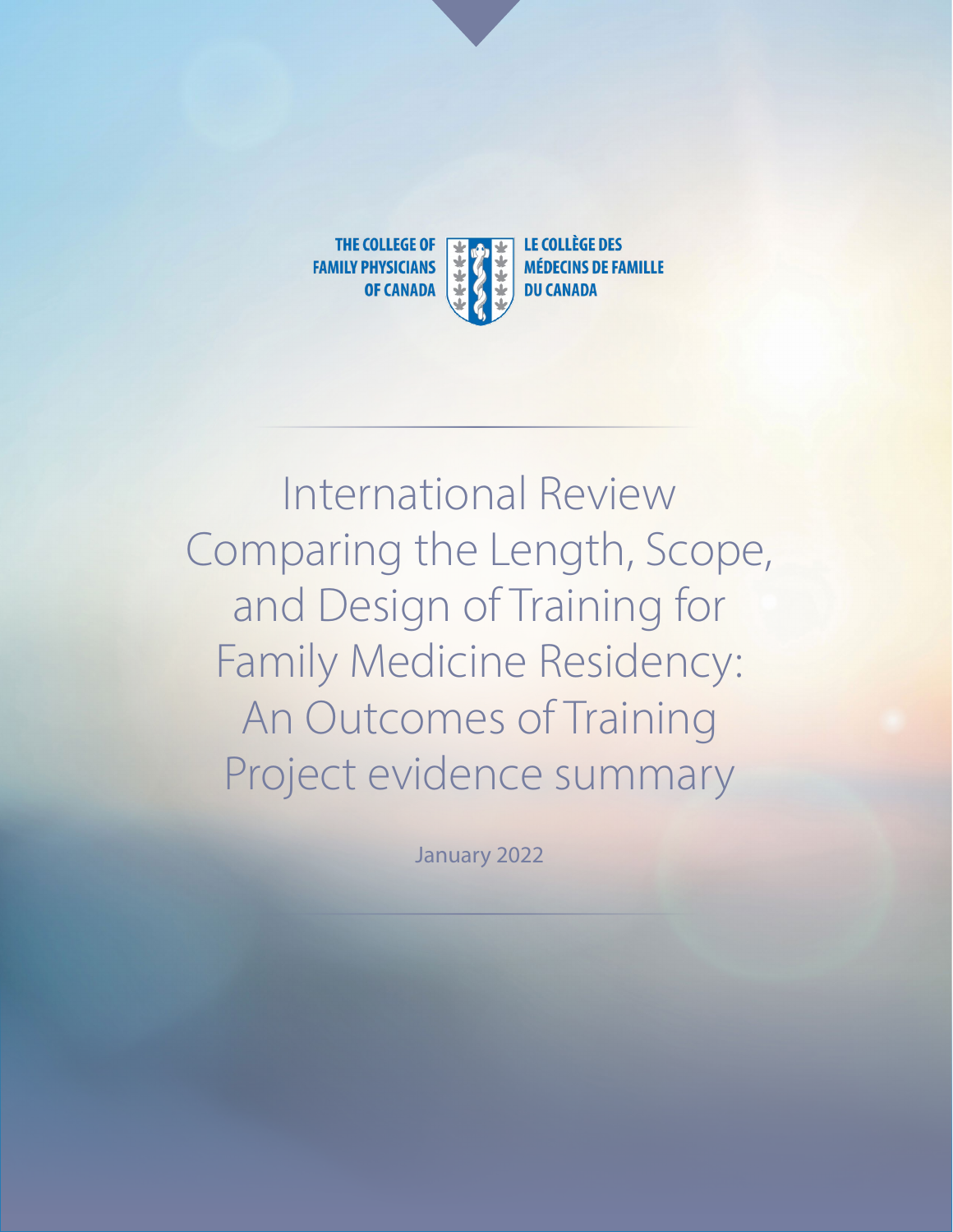The College of Family Physicians of Canada 2630 Skymark Avenue Mississauga, ON L4W 5A4

**Telephone:** 905-629-0900 **Toll-free:** 1-800-387-6197 **Email:** academicfm@cfpc.ca

© 2022 The College of Family Physicians of Canada

All rights reserved. This material may be reproduced in full for educational, personal, and noncommercial use only, with attribution provided according to the citation information below. For all other uses permission must be acquired from the College of Family Physicians of Canada.

#### **How to cite this document**

Nasmith G, Fowler N, eds. *International Review Comparing the Length, Scope, and Design of Training for Family Medicine Residency: An Outcomes of Training Project evidence summary*. Mississauga, ON: College of Family Physicians of Canada; 2022.

#### **Author affiliations**

Nancy Fowler, MD, CCFP, FCFP; Executive Director, Academic Family Medicine; Outcomes of Training Project Lead, College of Family Physicians of Canada

Gregory Nasmith, MA, ND; Outcomes of Training Project Consultant, College of Family Physicians of Canada

#### **Acknowledgements**

The College of Family Physicians of Canada acknowledges all those who contributed their expertise to the development of this evidence summary. We also thank the key contributors who provided important information to support this work.

#### Individual contributors:

Michelle Mayne, Manager, Academic Family Medicine Administration, College of Family Physicians of Canada

Richard Waldolf, French Language Reviewer, University of Ottawa

#### Organizational contributors:

College of Family Physicians of Canada: Academic Family Medicine Division; Communications, Creative and Production Services, and Translation and French Language Services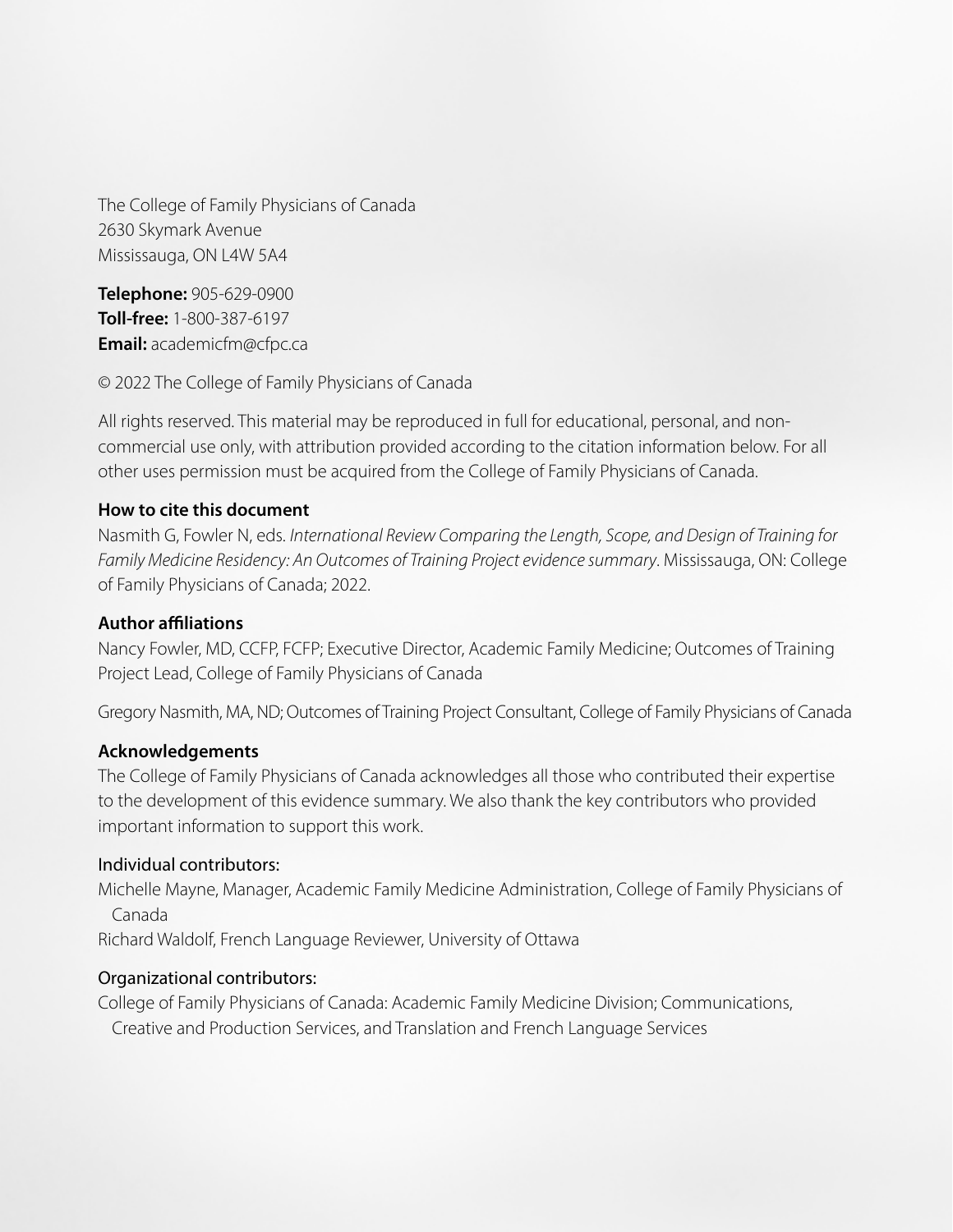<span id="page-2-0"></span>

### Background

In 2018 the College of Family Physicians of Canada (CFPC) published the *[Family Medicine Professional](https://www.cfpc.ca/CFPC/media/Resources/Education/FM-Professional-Profile.pdf)*  [Profile](https://www.cfpc.ca/CFPC/media/Resources/Education/FM-Professional-Profile.pdf) (FMPP),<sup>[1](#page-6-0)</sup> a position statement for the discipline of family medicine that describes the collective contributions and capabilities of family physicians and their commitments to the people of Canada. The FMPP built on earlier generations of improvement-orientated work including the CFPC's [Triple C Competency-](https://www.cfpc.ca/en/education-professional-development/educational-frameworks-and-reference-guides/triple-c-competency-based-curriculum)[Based Curriculum,](https://www.cfpc.ca/en/education-professional-development/educational-frameworks-and-reference-guides/triple-c-competency-based-curriculum)<sup>[2](#page-6-0)</sup> which was introduced nearly a decade earlier. The FMPP clarified the definition of comprehensiveness and serves as a framework for assessing the current state of training and, where necessary, for improving the preparation of residents for practice and future learning.

As part of [the](https://www.cfpc.ca/CFPC/media/Resources/Education/Residency-Training-Profile-ENG.pdf) Outcomes of Training Project, $3$  the [Residency Training Profile](https://www.cfpc.ca/CFPC/media/Resources/Education/Residency-Training-Profile-ENG.pdf) (RTP)<sup>[4](#page-6-0)</sup> was developed using the FMPP to describe the work for which family medicine graduates are being prepared. The RTP was used as a framework to examine the current state of residency training and is intended to guide curriculum development in terms of scope, content, and design.

This evidence summary reports on an international environmental scan and literature review of the length, scope, and design of training in comparable countries. Australia, Ireland, the United Kingdom, and the United States were chosen for this review given that these four countries have established international practiceeligible routes to certification in family medicine in Canada based on an assessment conducted in 2010. New Zealand opted not to participate in the certification stream but was deemed comparable, so it was also included in this review.

# **Objective**

The objective was to identify and compare the length, scope, and design of family medicine/general practice training in the following countries: Canada, Australia, Ireland, New Zealand, the United Kingdom, and the United States.

### **Methods**

The websites of each country's accreditation and certification bodies were searched for relevant source documents and information. The clinical and nonclinical domains selected for comparison of training scope were those presented in the CFPC's FMPP.

## Findings: Length of training

Among the family medicine programs of the countries reviewed, Canada's two-year family medicine residency training is the shortest (**Table 1**). All other countries reviewed have three- or four-year programs, and some have been actively exploring extending their current program lengths[.5](#page-6-0) Regarding additional training beyond the core residency curriculum, only Ireland and New Zealand do not currently offer enhanced training programs (**Table 1**).

In terms of accreditation and certification bodies, only Canada and New Zealand have single organizations that perform both functions (**Table 1**).

Given that discrepancies between residency program lengths may be a result of broader medical education structures, the entry training pathways were also compared (**Table 2**). Although greater curricular detail is needed for a more nuanced comparison, it appears that all countries have a longer pre-residency training period than Canada except for the United States, which has a comparable training period.

## Findings: Scope of training

The length of training comparison is more meaningful when placed in context with the stated scope of training and the clinical domains described in the CFPC's RTP.<sup>4</sup> The findings are summarized in **Tables 3** and **4**. The greatest variability in training scope was found in emergency care, hospital care, and intrapartum care. Canada's broad scope of training is matched only by that of the United States and Australia's rural stream (**Table 3**). The non-clinical domains covered in training were roughly equivalent across all countries except for Ireland, where the documentation available has less emphasis on leadership and advocacy (**Table 4**).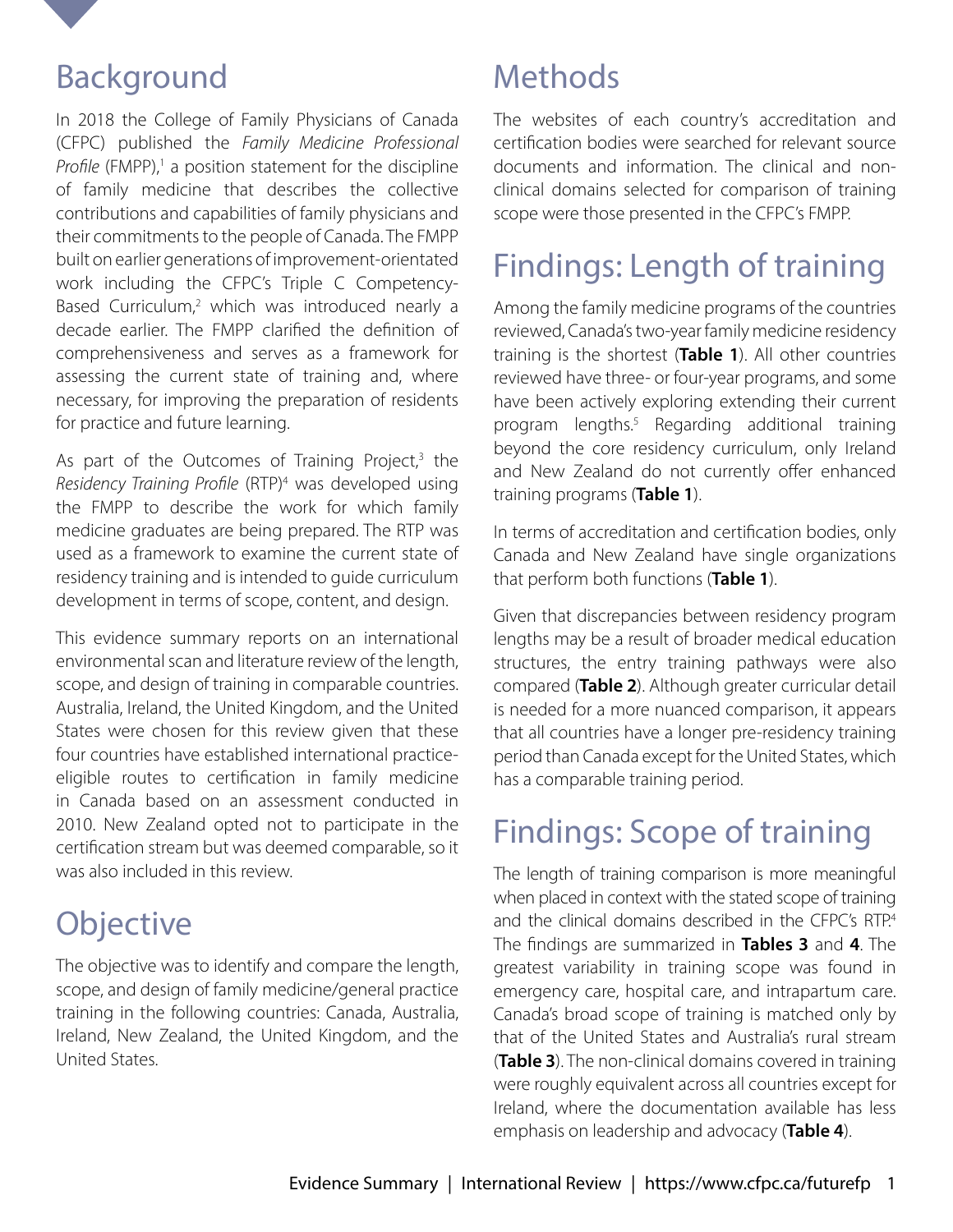#### <span id="page-3-0"></span>**Table 1. International comparison of training length, accreditation and certification bodies, and the availability of enhanced trainin[g6,7,8,9,10,11,12,13](#page-6-0)**

| Canada                        | College of Family<br>Physicians of<br>Canada (CFPC)           | <b>CFPC</b>                                                     | Postgraduate<br>Year 1 (PGY1) | 2 years | Yes: Enhanced<br>skills third year,<br>Certificates<br>of Added<br>Competence |
|-------------------------------|---------------------------------------------------------------|-----------------------------------------------------------------|-------------------------------|---------|-------------------------------------------------------------------------------|
|                               |                                                               |                                                                 |                               |         |                                                                               |
| Australia<br>(rural practice) | Australian Medical<br>Council                                 | Australian College<br>of Rural and Remote<br>Medicine (ACRRM)   | PGY <sub>2</sub>              | 4 years | Yes: Advanced<br>Specialized<br>Training                                      |
|                               |                                                               |                                                                 |                               |         |                                                                               |
| New Zealand                   | Royal New<br>Zealand College<br>of General<br>Practitioners   | Royal New<br>Zealand College of<br><b>General Practitioners</b> | PGY <sub>2</sub>              | 3 years | <b>No</b>                                                                     |
|                               |                                                               |                                                                 |                               |         |                                                                               |
| <b>United States</b>          | Accreditation<br>Council for<br>Graduate Medical<br>Education | American Board of<br>Family Medicine                            | PGY1                          | 3 years | Yes: Certificate<br>of Added<br>Qualifications                                |

### Findings: Educational design of training

Broadly speaking, limited variability was found in the overall curricular frameworks across countries (**Table 5**). All were competency-based; included clinical and non-clinical domains or overarching competencies; and contained a comprehensive list of clinical and life-stage topics involved in primary care training. Most covered the learning continuum

by explicitly including competency levels beyond certification in their frameworks, with the exceptions of Ireland and the United Kingdom.

All countries reviewed had a combination of formative and summative assessments within their training programs and included some form of self-assessment and workplace-based assessment from a clinical supervisor.6,7,8,9,10,11,12,13 With the exception of Ireland, all countries also required multi-source feedback, including from peers and patients.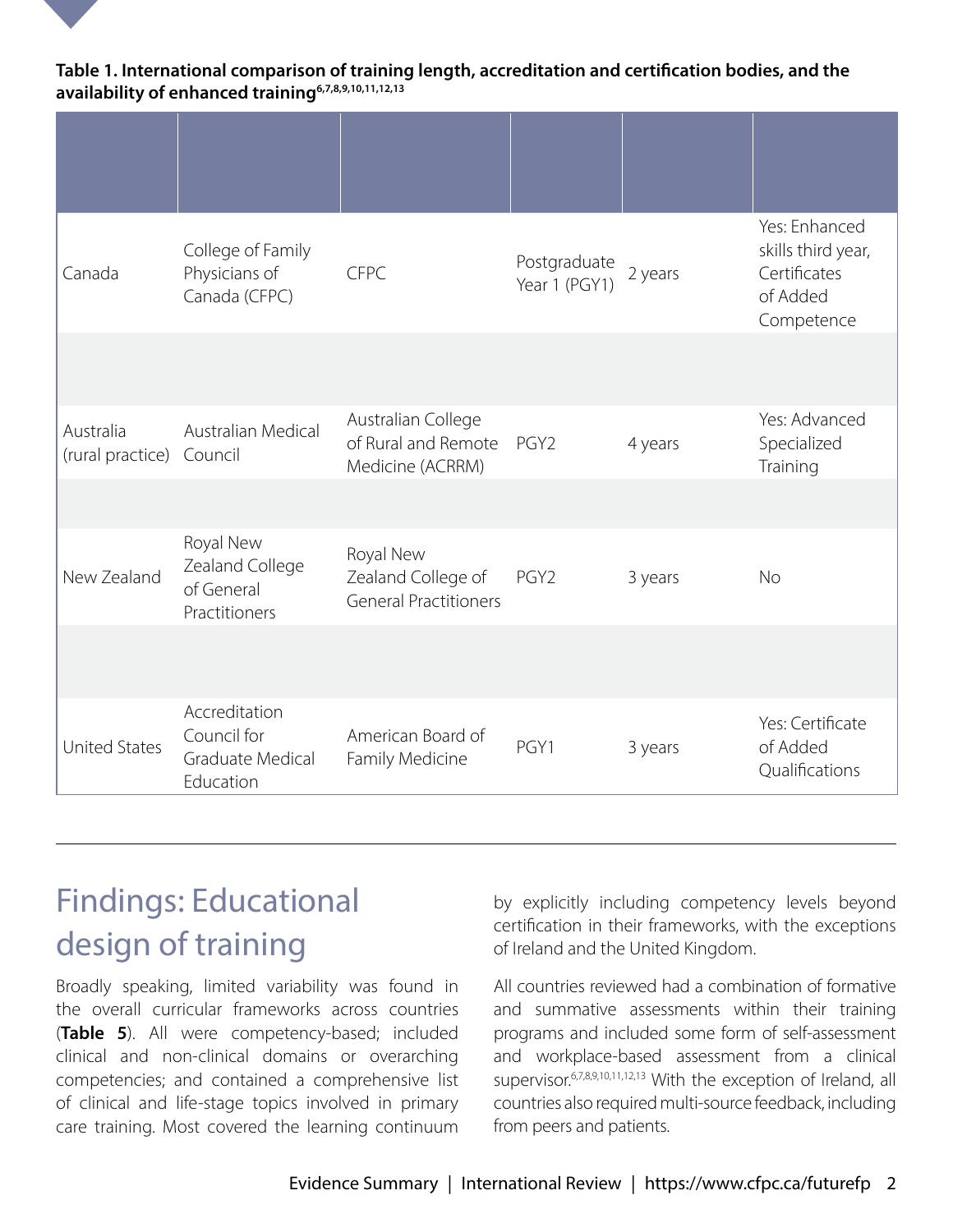

|  | Table 2. International comparison of training pathways for family medicine <sup>6,7,8,9,10,11,12,13</sup> |
|--|-----------------------------------------------------------------------------------------------------------|
|  |                                                                                                           |

| <b>Country</b>       | <b>Medical</b><br><b>School</b>     | Postgraduate<br>Year 1                   | Postgraduate<br>Year 2                  | <b>Family Medicine/General</b><br><b>Practice Core Program</b>                                      |
|----------------------|-------------------------------------|------------------------------------------|-----------------------------------------|-----------------------------------------------------------------------------------------------------|
| Canada               | 3 to 4 years                        | n/a                                      | n/a                                     | 2 years family medicine                                                                             |
| Australia            | 4 to 6 years                        | 1 year (rotating<br>hospital internship) | Residency rotations:<br>1 or more years | Vocational training (3 years<br>RACGP; 4 years ACRRM)                                               |
| Ireland              | 6 years                             | n/a                                      | n/a                                     | 4 years general practice (first<br>2 primarily in hospital, 3 and 4<br>supervised general practice) |
| New Zealand          | 5 years                             | Junior doctor<br>$(2 \text{ years})$     | n/a                                     | 3 years family medicine or 4<br>years rural hospital medicine                                       |
| <b>United States</b> | 4 years (medical<br>or osteopathic) | n/a                                      | n/a                                     | 3 years family medicine                                                                             |
| United Kingdom       | 4 to 6 years                        | Foundation<br>program (2 years)          | n/a                                     | 3 years general practice                                                                            |

#### **Table 3. Clinical domains included in the scope of training6,7,8,9,10,11,12,13**

| <b>Country</b>               | Primary<br>Care | Care      | <b>Home and</b><br>Care | Care      | Emergency Long-term Hospital Maternal and Intrapartum<br>Newborn Care Care |           |
|------------------------------|-----------------|-----------|-------------------------|-----------|----------------------------------------------------------------------------|-----------|
| Canada                       | Yes             | Yes       | Yes                     | Yes       | Yes                                                                        | Yes       |
| Australia (general practice) | Yes             | <b>No</b> | Yes                     | <b>No</b> | Yes                                                                        | <b>No</b> |
| Australia (rural practice)   | Yes             | Yes       | Yes                     | Yes       | Yes                                                                        | Yes       |
| Ireland                      | Yes             | <b>No</b> | Yes                     | <b>No</b> | Yes                                                                        | <b>No</b> |
| New Zealand                  | Yes             | No        | Yes                     | <b>No</b> | Yes                                                                        | <b>No</b> |
| United Kingdom               | Yes             | <b>No</b> | Yes                     | <b>No</b> | Yes                                                                        | <b>No</b> |
| <b>United States</b>         | Yes             | Yes       | Yes                     | Yes       | Yes                                                                        | Yes       |

#### **Table 4. Non-clinical domains included in the scope of training6,7,8,9,10,11,12,13**

| <b>Country</b>               | <b>Leadership</b> | <b>Advocacy</b> | <b>Scholarship</b><br>(Teaching, Quality<br><b>Improvement, Research)</b> |
|------------------------------|-------------------|-----------------|---------------------------------------------------------------------------|
| Canada                       | Yes               | Yes             | Yes                                                                       |
| Australia (general practice) | Yes               | Yes             | Yes                                                                       |
| Australia (rural practice)   | Yes               | Yes             | Yes                                                                       |
| Ireland*                     | Less emphasis     | Less emphasis   | Yes                                                                       |
| New Zealand                  | Yes               | Yes             | Yes                                                                       |
| United Kingdom               | Yes               | Yes             | Yes                                                                       |
| <b>United States</b>         | Yes               | Yes             | Yes                                                                       |

\*Within available documentation, there was less emphasis on leadership and advocacy as part of the scope of training compared with other domains.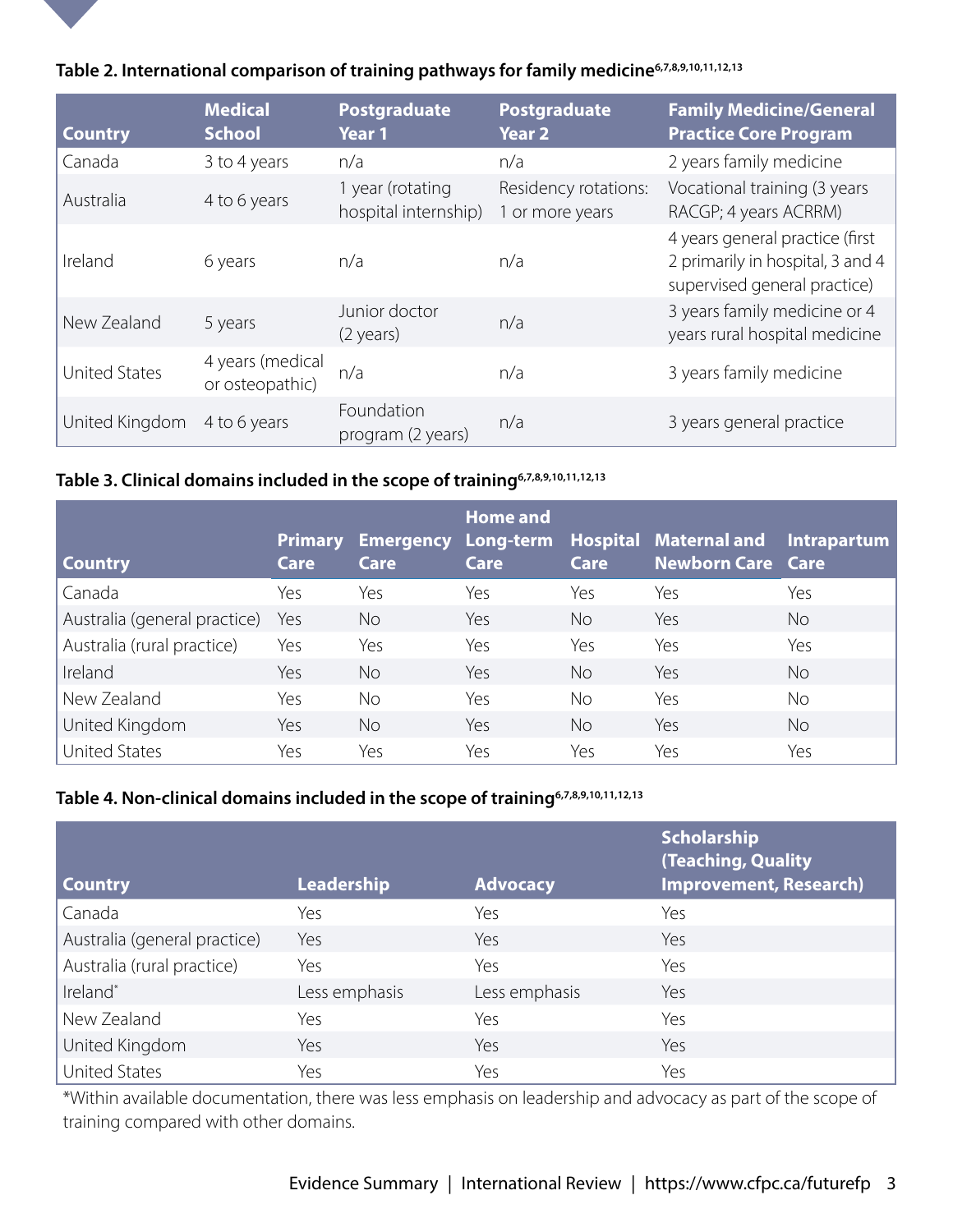

| Table 5. Elements included in curricular design <sup>6,7,8,9,10,11,12,13</sup> |  |
|--------------------------------------------------------------------------------|--|
|--------------------------------------------------------------------------------|--|

| <b>Country</b>                  | Competency-<br><b>Based</b> | <b>Non-clinical</b><br><b>Domains</b> | <b>Clinical/</b><br>Life-Stage Topics | <b>Learning</b><br><b>Continuum</b> |
|---------------------------------|-----------------------------|---------------------------------------|---------------------------------------|-------------------------------------|
| Canada                          | Yes                         | Yes                                   | Yes                                   | Yes                                 |
| Australia (general<br>practice) | Yes                         | Yes                                   | Yes                                   | Yes                                 |
| Australia (rural)               | Yes                         | Yes                                   | Yes                                   | Yes                                 |
| Ireland                         | Yes                         | Yes                                   | Yes                                   | <b>No</b>                           |
| New Zealand                     | Yes                         | Yes                                   | Yes                                   | Yes                                 |
| United Kingdom                  | Yes                         | Yes                                   | Yes                                   | <b>No</b>                           |
| United States                   | Yes                         | Yes                                   | Yes                                   | Yes                                 |

Certification required both written and practical clinical examinations and occurred in the final year of training,6,7,8,9,10,11,12,13 with the exception of the United States, where a longitudinal certification assessment has been piloted.<sup>14</sup>

### Limitations

These findings relied on publicly available documentation and assumed the information is complete and up to date. The level of detail related to curricular and assessment design in the documents reviewed was broad. Because the structure of medical education varies across the countries, it is difficult to make direct comparisons regarding the specifics of training length.

### **Conclusions**

The international review comparing the length, scope, and design of family medicine training reveals that Canada has the shortest length of training by one to two years despite having a similar, and in some cases greater, scope of training. Along with the United States, Canada also has the shortest duration of pre-residency medical education of the countries compared. Both the United States and the United Kingdom are pursuing increasing the length of training from three to four years based on similar factors, including resource and capacity vulnerabilities, as identified throughout the Outcomes of Training Project.

#### Further information

To read the full report—*Preparing Our Future Family Physicians: An educational prescription for strengthening health care in changing times*–and related evidence and scholarship, please visit **https://www.cfpc.ca/futurefp**.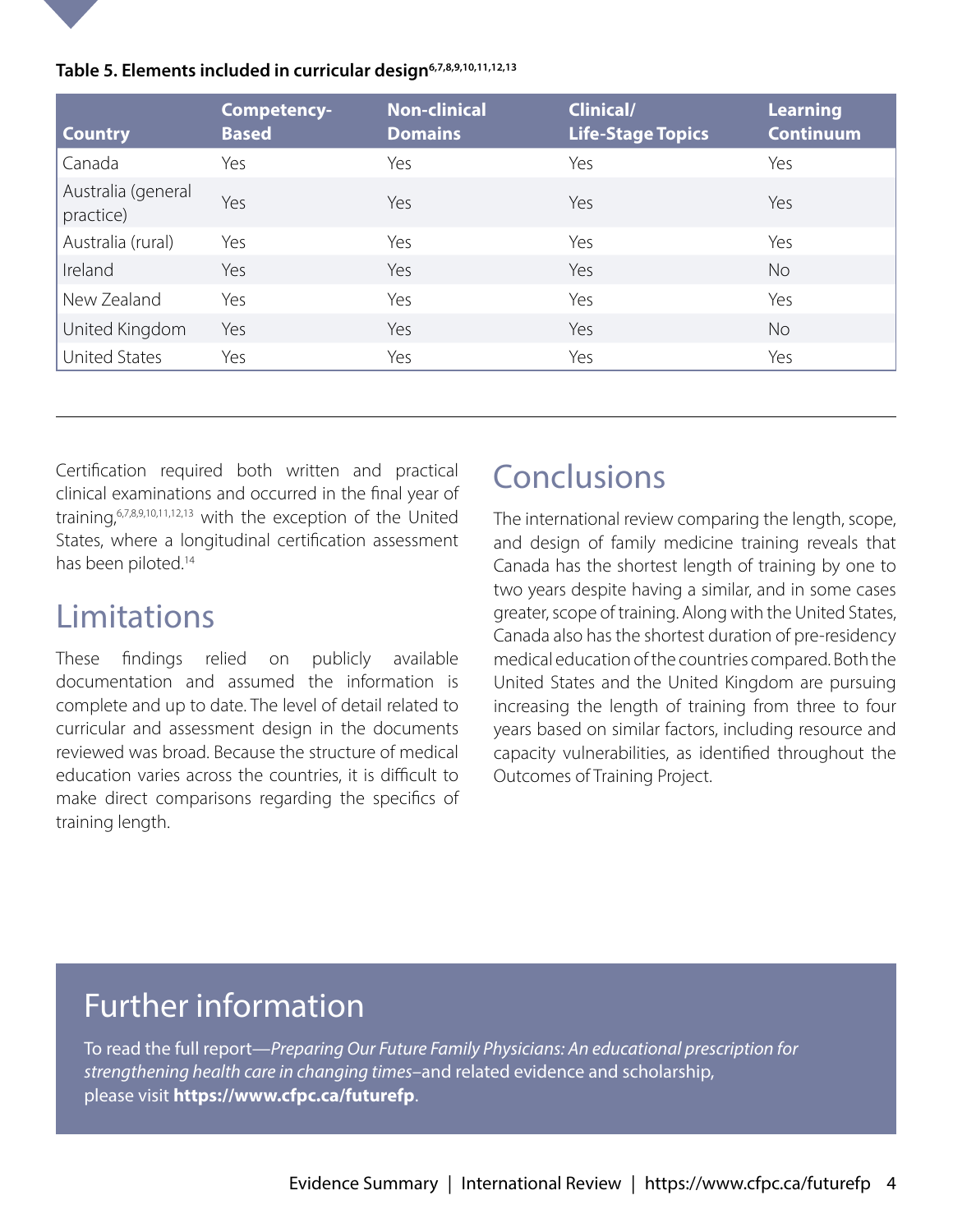# <span id="page-6-0"></span>References

- 1. [Co](#page-2-0)llege of Family Physicians of Canada. *Family Medicine Professional Profile*. Mississauga, ON: College of Family Physicians of Canada; 2018.
- 2. [Co](#page-2-0)llege of Family Physicians of Canada. Triple C Competency-Based Curriculum website. [https://www.cfpc.](https://www.cfpc.ca/en/education-professional-development/educational-frameworks-and-reference-guides/triple-c-competency-based-curriculum) [ca/en/education-professional-development/educational-frameworks-and-reference-guides/triple-c](https://www.cfpc.ca/en/education-professional-development/educational-frameworks-and-reference-guides/triple-c-competency-based-curriculum)[competency-based-curriculum](https://www.cfpc.ca/en/education-professional-development/educational-frameworks-and-reference-guides/triple-c-competency-based-curriculum). Accessed October 7, 2021.
- 3. [F](#page-2-0)owler N, Oandasan I, Wyman R, eds. *Preparing our Future Family Physicians. An educational prescription for strengthening health care in changing times*. Mississauga, ON: College of Family Physicians of Canada; 2022.
- 4. [F](#page-2-0)owler N, Wyman R, eds. *Residency Training Profile for Family Medicine and Enhanced Skills Programs Leading to Certificates of Added Competence*. Mississauga, ON: College of Family Physicians of Canada; 2021.
- 5. [Na](#page-2-0)smith G, Fowler N, eds. *Optimal Length of Family Medicine Residency Training: An Outcomes of Training Project evidence summary*. Mississauga, ON: College of Family Physicians of Canada; 2022.
- 6. [Ac](#page-3-0)creditation Council for Graduate Medical Education. *ACGME Program Requirements for Graduate Medical Education in Family Medicine*. Chicago, IL: Accreditation Council for Graduate Medical Education; 2020. Available from: [https://www.acgme.org/Portals/0/PFAssets/ProgramRequirements/120\\_](https://www.acgme.org/Portals/0/PFAssets/ProgramRequirements/120_FamilyMedicine_2020.pdf?ver=2020-06-29-161615-367) [FamilyMedicine\\_2020.pdf?ver=2020-06-29-161615-367](https://www.acgme.org/Portals/0/PFAssets/ProgramRequirements/120_FamilyMedicine_2020.pdf?ver=2020-06-29-161615-367). Accessed October 18, 2020.
- 7. [Ac](#page-3-0)creditation Council for Graduate Medical Education. *Family Medicine Milestones*. Chicago, IL: Accreditation Council for Graduate Medical Education; 2019. Available from: [https://www.acgme.org/Portals/0/PDFs/](https://www.acgme.org/Portals/0/PDFs/Milestones/FamilyMedicineMilestones.pdf?ver=2020-09-01-150203-400) [Milestones/FamilyMedicineMilestones.pdf?ver=2020-09-01-150203-400](https://www.acgme.org/Portals/0/PDFs/Milestones/FamilyMedicineMilestones.pdf?ver=2020-09-01-150203-400). Accessed October 15, 2020.
- 8. [Au](#page-3-0)stralian College of Rural and Remote Medicine. *Rural Generalist Curriculum*. Brisbane, Queensland: Australian College of Rural and Remote Medicine; 2020. Available from: [https://www.acrrm.org.au/docs/](https://www.acrrm.org.au/docs/default-source/all-files/rural-generalist-curriculum.pdf?sfvrsn=b0fe42c8_8) [default-source/all-files/rural-generalist-curriculum.pdf?sfvrsn=b0fe42c8\\_8](https://www.acrrm.org.au/docs/default-source/all-files/rural-generalist-curriculum.pdf?sfvrsn=b0fe42c8_8). Accessed October 21, 2020.
- 9. [Ir](#page-3-0)ish College of General Practitioners. *ICGP Curriculum for GP Training in Ireland*. Dublin, Ireland: Irish College of General Practitioners; 2020. Available from: [https://www.icgp.ie/speck/properties/asset/asset.fm?type=](https://www.icgp.ie/speck/properties/asset/asset.cfm?type=LibraryAsset&id=C44C5005%2D45C0%2D4C3B%2D9DEC696012199406&property=asset&revision=tip&disposition=inline&app=icgp&filename=2020%5FV5%5F0%2Epdf) [LibraryAsset&id=C44C5005%2D45C0%2D4C3B%2D9DEC696012199406&property=asset&revision=](https://www.icgp.ie/speck/properties/asset/asset.cfm?type=LibraryAsset&id=C44C5005%2D45C0%2D4C3B%2D9DEC696012199406&property=asset&revision=tip&disposition=inline&app=icgp&filename=2020%5FV5%5F0%2Epdf) [tip&disposition=inline&app=icgp&filename=2020%5FV5%5F0%2Epdf.](https://www.icgp.ie/speck/properties/asset/asset.cfm?type=LibraryAsset&id=C44C5005%2D45C0%2D4C3B%2D9DEC696012199406&property=asset&revision=tip&disposition=inline&app=icgp&filename=2020%5FV5%5F0%2Epdf) Accessed October 18, 2020.
- 10. [R](#page-3-0)oyal Australian College of General Practitioners. *Curriculum for Australian General Practice 2016 CS16 Core Skills Unit. East* Melbourne, Victoria: Royal Australian College of General Practitioners; 2016. Available from: <https://www.racgp.org.au/FSDEDEV/media/documents/Education/Curriculum/Curriculum-2016.pdf>. Accessed October 21, 2020.
- 11. [R](#page-3-0)oyal College of General Practitioners. *The RCGP Curriculum: Being a general practitioner*. London, United Kingdom: Royal College of General Practitioners; 2019. Available from: [https://www.rcgp.org.uk/-/media/Files/GP](https://www.rcgp.org.uk/-/media/Files/GP-training-and-exams/Curriculum/curriculum-being-a-gp-rcgp.ashx?la=en)[training-and-exams/Curriculum/curriculum-being-a-gp-rcgp.ashx?la=en](https://www.rcgp.org.uk/-/media/Files/GP-training-and-exams/Curriculum/curriculum-being-a-gp-rcgp.ashx?la=en). Accessed October 12, 2020.
- 12. [R](#page-3-0)oyal College of General Practitioners. *The RCGP Curriculum: The curriculum topic guides*. London, United